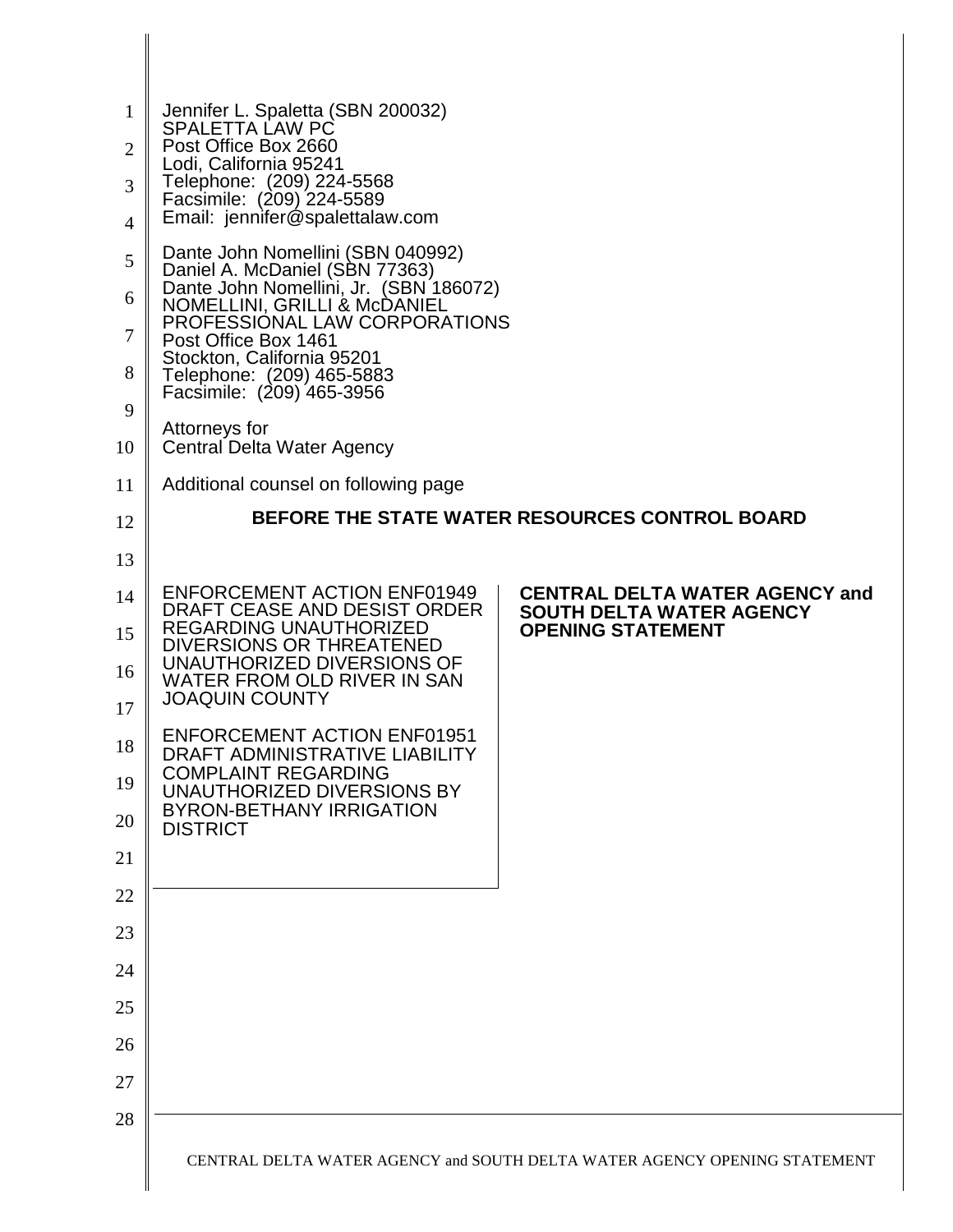| $\mathbf{1}$   | Additional counsel:                                                                      |
|----------------|------------------------------------------------------------------------------------------|
| $\overline{2}$ |                                                                                          |
| 3              | JOHN HERRICK (SBN 139125)<br>LAW OFFICES OF JOHN HERRICK<br>4255 Pacific Avenue, Suite 2 |
| $\overline{4}$ | Stockton, CA 95207<br>Telephone: (209) 956-0150                                          |
| 5              | Facsimile: (209) 956-0154                                                                |
| 6              | S. DEAN RUIZ (SBN 213515)<br>HARRIS, PERISHO & RUIZ                                      |
| $\tau$         | 3439 Brookside Road, Suite 210<br>Stockton, CA 95219                                     |
| 8              | Telephone: (209) 957-4254<br>Facsimile: (209) 957-5338                                   |
| 9              | Attorneys for SOUTH DELTA WATER                                                          |
| 10             | <b>AGENCY</b>                                                                            |
| 11             |                                                                                          |
| 12             |                                                                                          |
| 13             |                                                                                          |
| 14             |                                                                                          |
| 15             |                                                                                          |
| 16             |                                                                                          |
| 17             |                                                                                          |
| 18             |                                                                                          |
| 19             |                                                                                          |
| 20             |                                                                                          |
| 21             |                                                                                          |
| 22             |                                                                                          |
| 23             |                                                                                          |
| 24             |                                                                                          |
| 25             |                                                                                          |
| 26             |                                                                                          |
| 27             |                                                                                          |
| 28             |                                                                                          |
|                | CENTRAL DELTA WATER AGENCY and SOUTH DELTA WATER AGENCY OPENING STATEMENT                |

II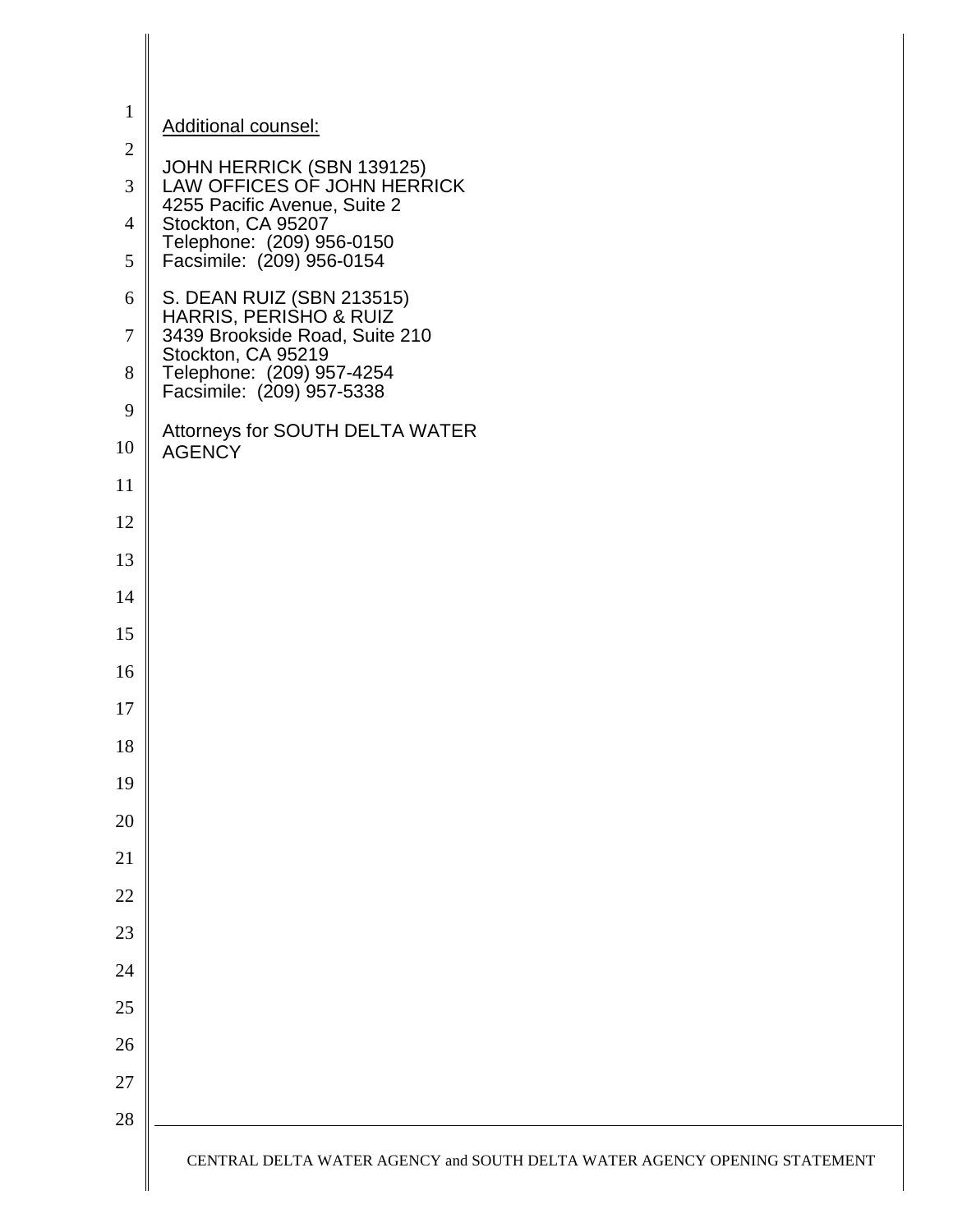1 2 Central Delta Water Agency and South Delta Water Agency respectfully present this Opening Statement for both enforcement proceedings.

3

4

5

6

7

8

9

10

11

12

13

14

15

16

## **I. INTRODUCTION AND OVERVIEW OF THE HEARING**

The WSID/BBID enforcement actions have highlighted the complex disputes of fact and law between the Delta stakeholders, but provide an insufficient forum to address and resolve them. At the hearing, the hearing officers will watch a convoluted story unfold.

The Prosecution Team will explain that Division staff did the "best they could" under rushed circumstances to compile an enormous global excel database of all water right demand and supply in the Sacramento-San Joaquin Basins gleaned from several different years of annual water right reports and DWR "natural flow" calculations (the "2015 Global Spreadsheet"). Division staff then used the excel database to generate charts as a proxy to illustrate that water was unavailable - not at any particularly location, but rather in entire watersheds simultaneously. This testimony will be presented to you by lower level staff members, with no hydrology credentials, who admit making absolutely no decisions about how to perform the water availability analysis and none of the actual judgment calls about when to declare water unavailable during 2015.

17 18 19 20 21 22 23 24 25 26 27 Due to a complete lack of recognition of the vast reservoir of water contained in the Delta channels in the 2015 Global Spreadsheet, the Delta parties (BBID, WSID, CDWA, SDWA) will be forced to begin their presentation of evidence with the "Delta 101." The evidence will illustrate the basic hydrology of the Delta that has provided available and usable water for WSID and BBID for over one hundred years, including pre-project drought years. The evidence will also show how the Division's rushed, conglomerated global database fails to accurately represent actual conditions in 2015, ignores the basic hydrology of the Delta, and cannot serve as a legitimate method to determine water availability at the WSID and BBID points of diversion. The Delta parties will illustrate how the water rights for the largest diverters in the system were mishandled in the database and additional available supplies were ignored, making the colorful "charts" that Division staff generated from the excel database unreliable and misleading.

28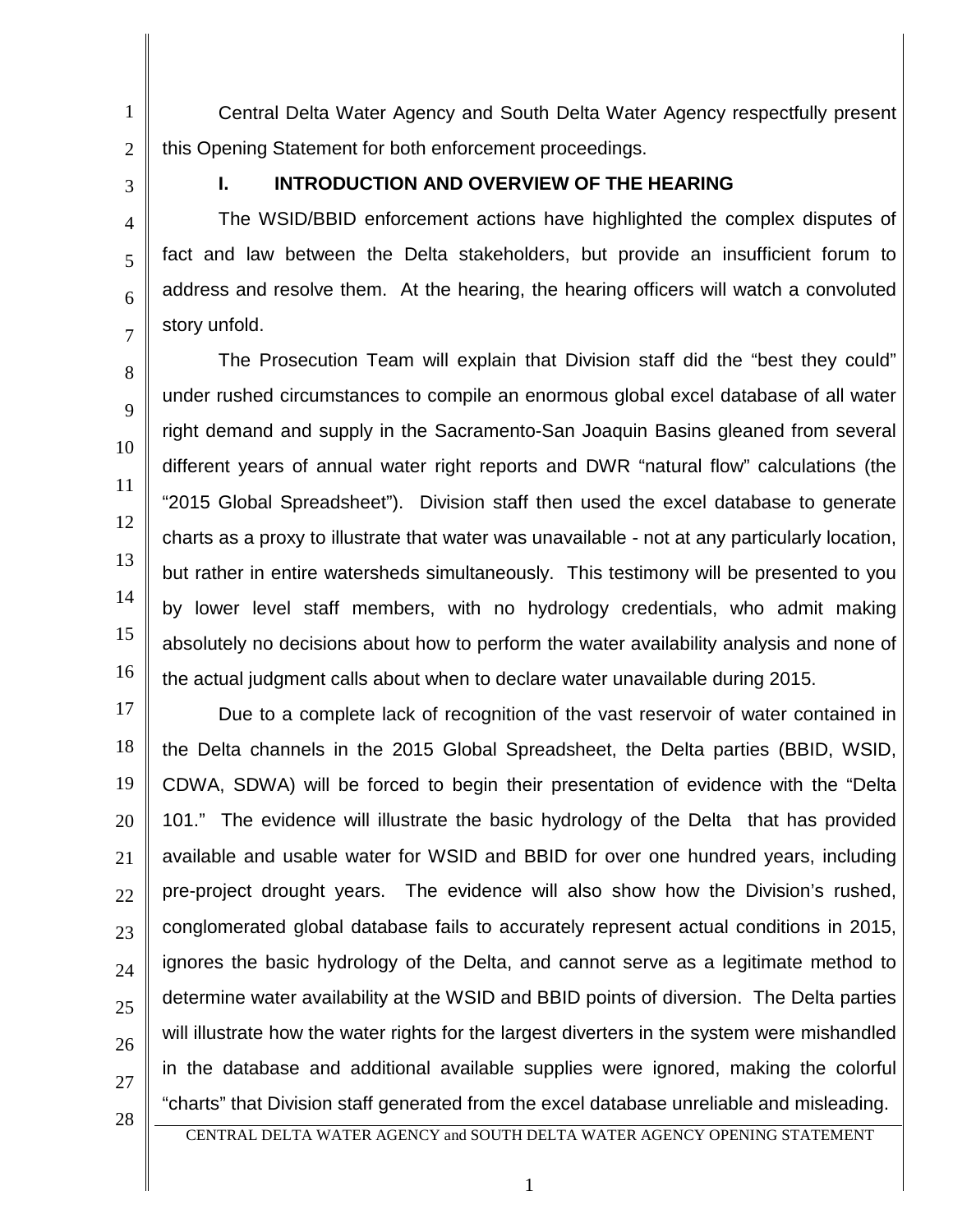1 2 3 4 5 6 7 8 The Export interests (DWR, SWC) will retort that the Division's database method can essentially be ignored, because they agree that the Delta always has water, but in a hypothetical 2015 no-project 2015 world, they predict salinity would have been too high for irrigation (relying on purported new DSM2 modeling efforts undisclosed and unavailable to both the Delta parties and the State Board). The exporters will urge a new rule, declaring water unavailable for the Delta whenever there is doubt that the water available under this hypothetical world could harm crops (without any actual vetting of what standard would be used for this new rule).

14 The Prosecution Team will then join these Export interests, arguing that, *in hindsight,* the Division properly ignored the vast amount of water actually present in the Delta Channels from the "supply" side of the 2015 Global Spreadsheet because it was probably too salty to use. The evidence will show, however, that the Prosecution Team never actually performed any analysis to reach this conclusion, admit that they are incapable of doing so in-house, and never previously informed BBID or WSID that they were basing water unavailability determinations on an assumed quality problem, rather than a quantity problem.

16 17 18 19 20 21 22 23 24 On this record, the Prosecution Team will proceed to ask the Hearing Officers to impose a monetary fine in the millions of dollars against BBID - a pre-1914 right holder which has diverted water from the Delta for over one hundred years, through multiple droughts, without prior scrutiny. Similarly, the Prosecution Team will seek a cease and desist order against WSID, holder of another century old Delta diversion right, to punish WSID for meager diversions of 8 cfs during the summer of 2015 necessary to keep the permanent crops in the district alive. All in the name - as Delta Watermaster Michael George has testified - of making a good "test case" to set precedent for the future of the Delta.

25

26

27

28

9

10

11

12

13

15

We urge the hearing officers to consider the ramifications of using this circus to resolve one of the most critically important water law issues of our time. Instead of repeating legal matters already briefed, we take this opportunity to identify key issues we hope the Hearing Officers focus on should they choose to continue on this tortured path.

CENTRAL DELTA WATER AGENCY and SOUTH DELTA WATER AGENCY OPENING STATEMENT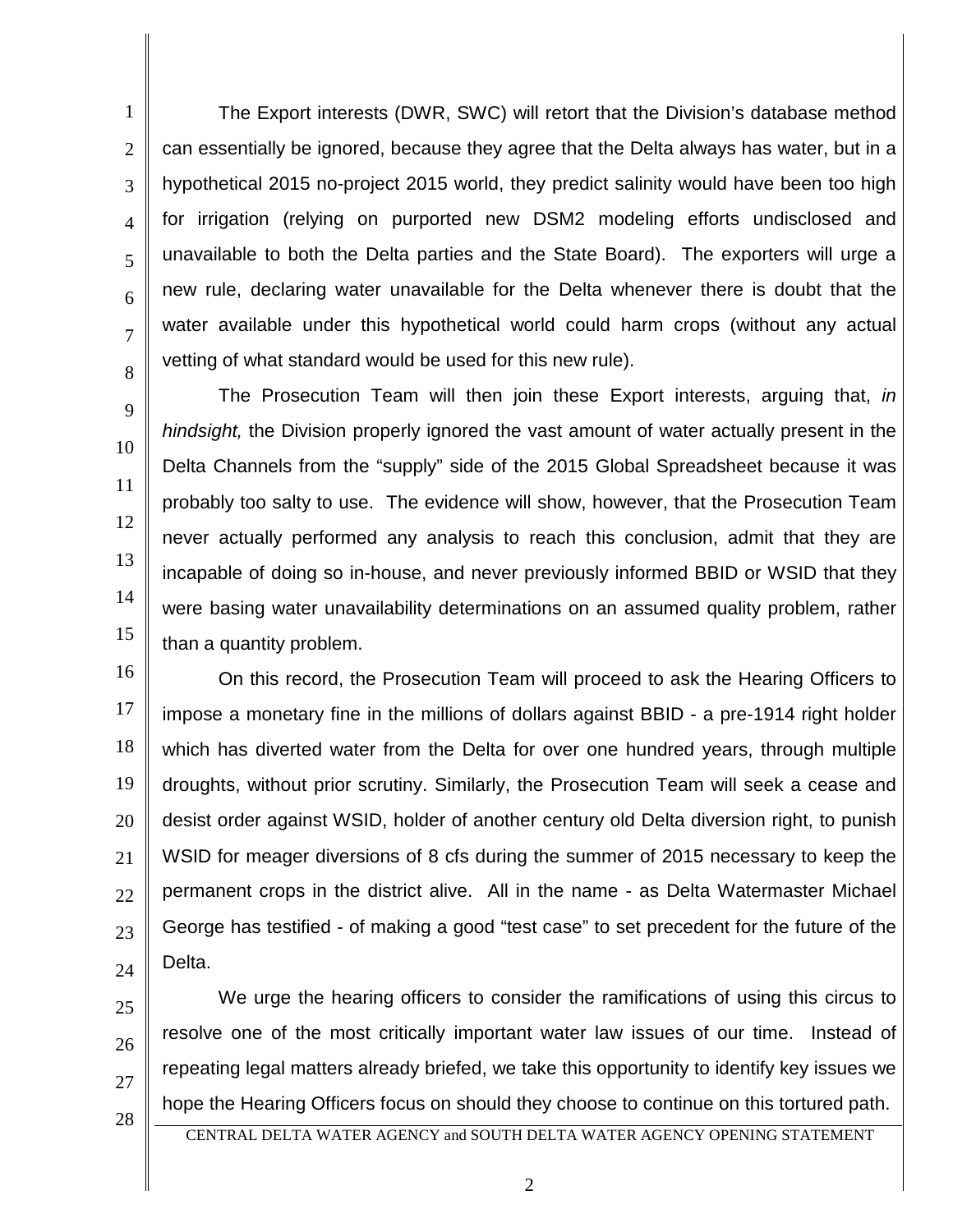## **II. Making New Rules Regarding Water Availability in the Delta Deserves a Thorough Public Process.**

After promising a fair, public process to address the difficult issue of drought water availability in the Delta during the 2014 workshops, the State Board instead developed its 2015 water availability determinations internally at the staff level, without holding a public workshop to solicit comments on how to perform the methodology or conducting a formal hearing to approve the methodology. Then, after the fact, the Board chose to pursue two "test case" enforcement proceedings to establish precedent it can rely on in the future to essentially threaten diverters into foregoing their water rights.

10

1

2

3

4

5

6

7

8

9

This choice is constitutionally untenable and breeds distrust.

11 12 13 14 15 16 As was explained in the SJTA Legal Brief, the State Board knows how to hold public hearings to deal with difficult water availability issues in the Delta - the Term 91 proceedings, culminating in WR Order 81-15, provide an example. The State Board only sought enforcement of Term 91 (a curtailment methodology) after it had been (1) developed in a formal public process, and (2) imposed on specific water rights in conformance with due process.

17 18 19 20 21 22 It is not too late for the Hearing Officers to turn this ship around. The 2015 Global Spreadsheet method is an invalid underground regulation that cannot be used as the foundation for these enforcement actions. Rather than spending months of time on hearings, briefing, decisions and subsequent litigation over these two improper enforcement proceedings - we should be attacking the disputed issues regarding water availability in the Delta head-on in a properly notice public hearing for that specific purpose.

23

24

## **III. When a Party Has the Power to Produce Stronger Evidence, and Does Not Do So, the Weaker Evidence Should be Viewed with Distrust**

25 26 27 *If weaker and less satisfactory evidence is offered when it was within the power of the party to produce stronger and more satisfactory evidence, the evidence offered should be viewed with distrust.* Evid. C. §412.

28

CENTRAL DELTA WATER AGENCY and SOUTH DELTA WATER AGENCY OPENING STATEMENT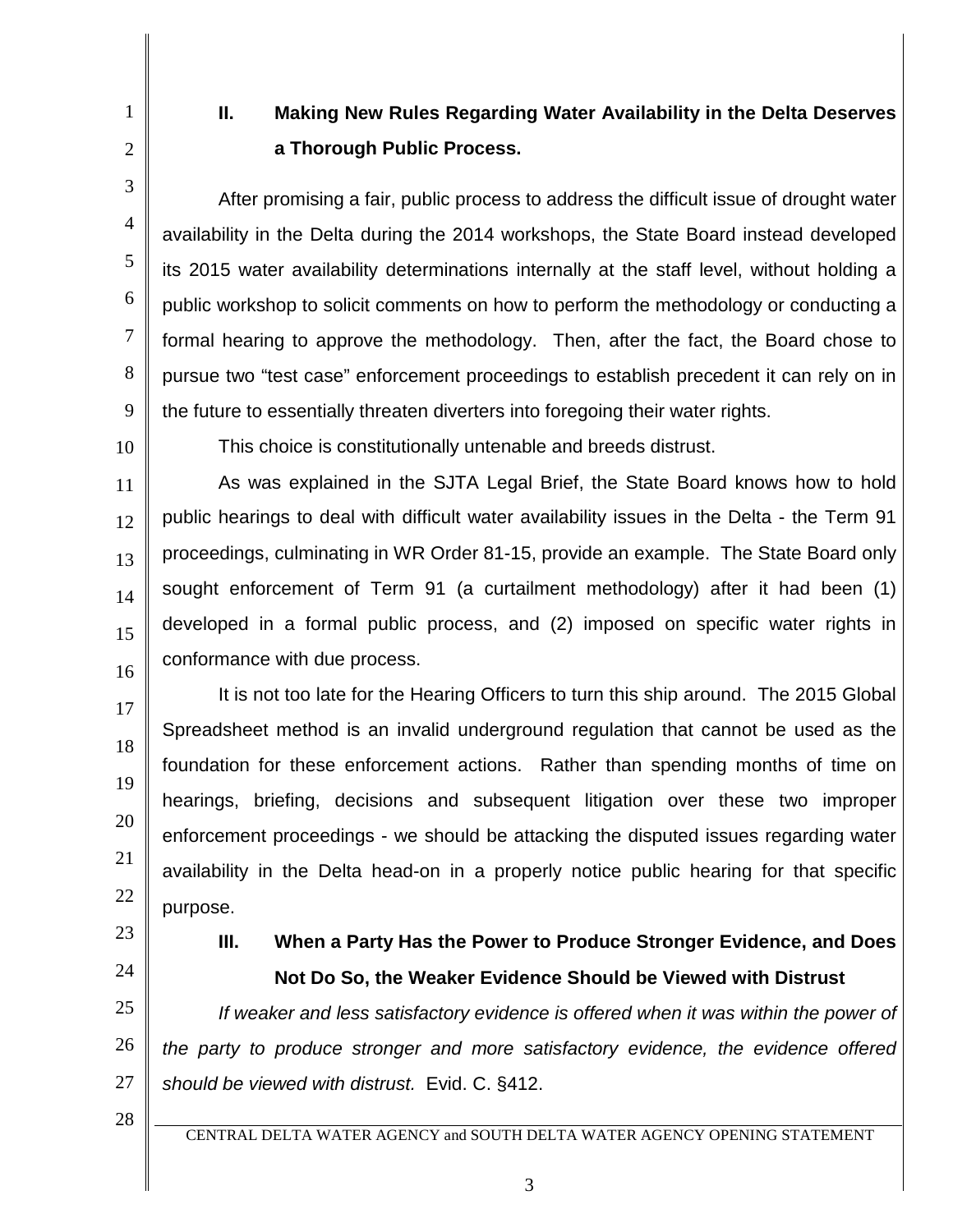1 2 3 4 5 6 The key decision makers behind the Division's 2015 Global Spreadsheet water availability method – John O'Hagan and Tom Howard – will not take the stand to explain to you what they did and why they did it. Rather, lower level staff have been tasked with describing what their supervisors did and why, and then self-qualifying themselves as "experts" to opine as to why it was appropriate - despite absolutely no public, or even peer review process, let alone State Board approval.

7 8

9

10

11

12

The members of the Prosecution Team will not testify that they personally obtained evidence regarding the effect of WSID's diversions of City of Tracy wastewater or the sources of drainage actually flowing in WSID's diversion canals - despite their clear investigatory authority to do so. Rather, they will rely on unsupported conclusions and outdated hearsay to conclude that certain facts exist and therefore conduct is illegal.

13 14 15 16 The Export interests, SWC and DWR, will not present expert testimony in their respective cases-in-chief regarding why they believe water was unavailable to WSID and BBID in 2015 due to quality degradation and will not present any testimony in support of the Division's 2015 Global Spreadsheet method. Rather, they will seek to admit as improper and untimely rebuttal, expert opinions that rely on substantial modeling work that has been undisclosed and unavailable to the State Board and to the Delta parties.

17 18 We ask the Hearing Officers to critically consider - do they have the right evidence in front of them to make the decision they are being asked to make?

19

**IV. The Rules of Evidence are Important to the Integrity of this Process.**

20 21 22 23 24 25 26 27 Assuming this proceeding is legally tenable, it is the role of the Hearing Officers to decide whether the Prosecution Team's water availability determination was done properly, complies with the law and meets the required burden of proof. However, instead of providing proper factual testimony of what the Prosecution Team staff did to determine water availability for WSID and BBID for purposes of these enforcement hearings, which would have allowed the Hearing Officers to then perform their function, the Prosecution Team witnesses summarized the work performed and decisions *made by other higher ranking staff members* of the Division and then litter their testimony with

28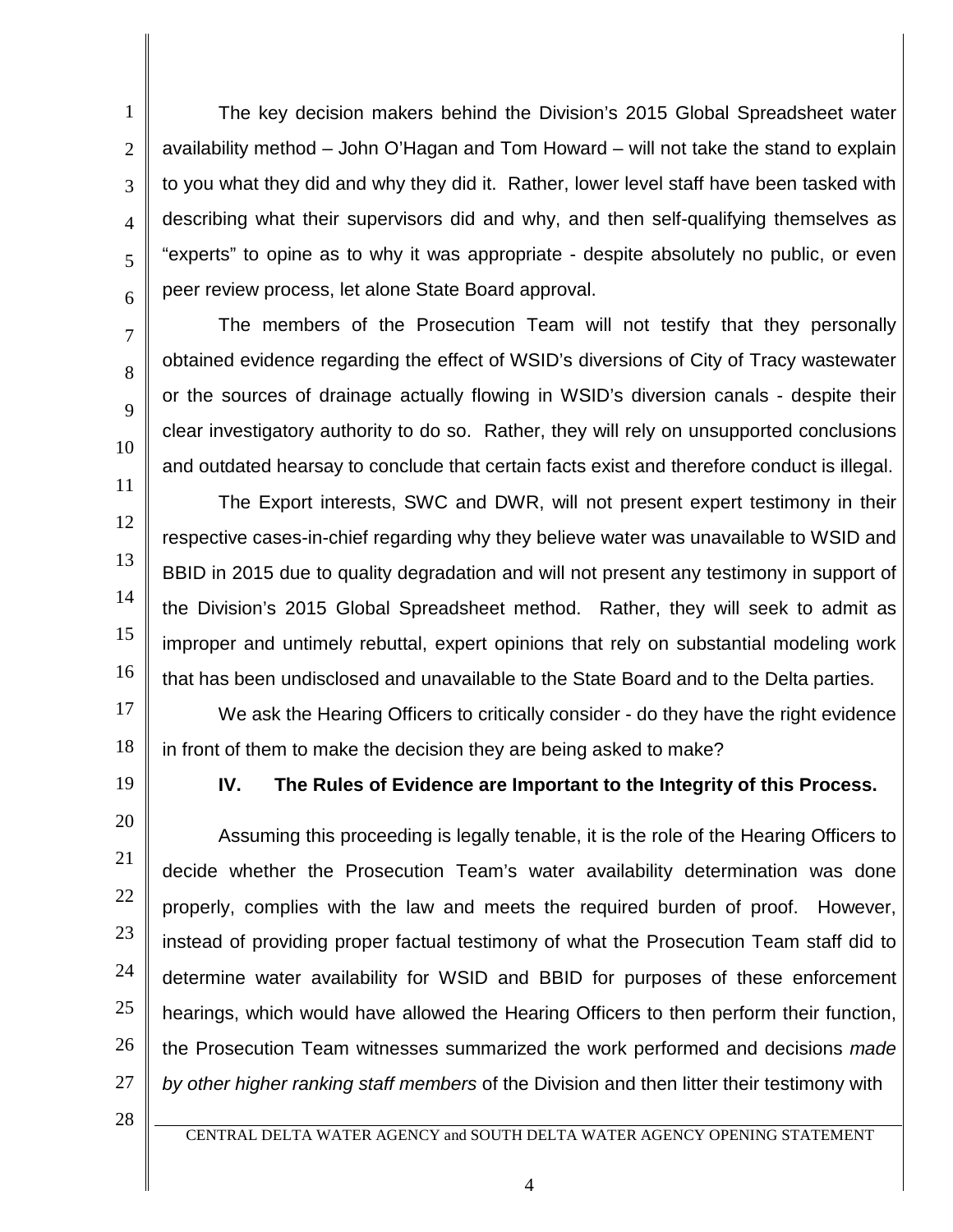1 2 *conclusory statements* about how appropriate this analysis was and why the they believe it complies with the law.

Unfortunately this disrespect for the rules of Evidence requires the Hearing Officers to undertake a more difficult job. First, the Hearing Officers must sift through the improper testimony of the PT witnesses to try and discern what is truly factual and based on the actual perceptions of the testifying witnesses. Then, the Hearing Officers must decide if this limited factual testimony satisfies the Prosecution Team's burden of proof.

These tasks are made more difficult by the effort to classify Mr. Coats, Ms. Mrowka and Mr. Yeazell as "experts" on matters which they clearly have insufficient or no prior experience, skill or specialized training. The motions in limine detail why these individuals are not "experts" on water availability determinations for the Delta in the eyes of the law. This does not mean that these individuals are not highly qualified to perform their normal duties at the State Board, or do not possess other forms of expertise – but it is clear that they are not experts on the hydrology of the Delta and how one would determine water availability to WSID and BBID at their respective points of diversion.

15 16 17 Again, if we are going to undertake to make lasting policy decisions about important issues, we urge the Hearing Officers to think about the quality of the evidence that should be used to make these decisions.

18 19 20 21 22 23 We also urge the Hearing Officers to properly limit the rebuttal testimony in these hearings, especially from previously undisclosed experts, to avoid unsubstantiated findings and undue prejudice. If these hearings conclude with a finding that water was unavailable for WSID and BBID due to predicted salinity in a "no-project" world, relying on the SWC undisclosed DSM2 model runs or DWR's hypothetical conjecture, all trust in the Board will be lost.

24 25 /

/

/

/

/

3

4

5

6

7

8

9

10

11

12

13

14

26

27

28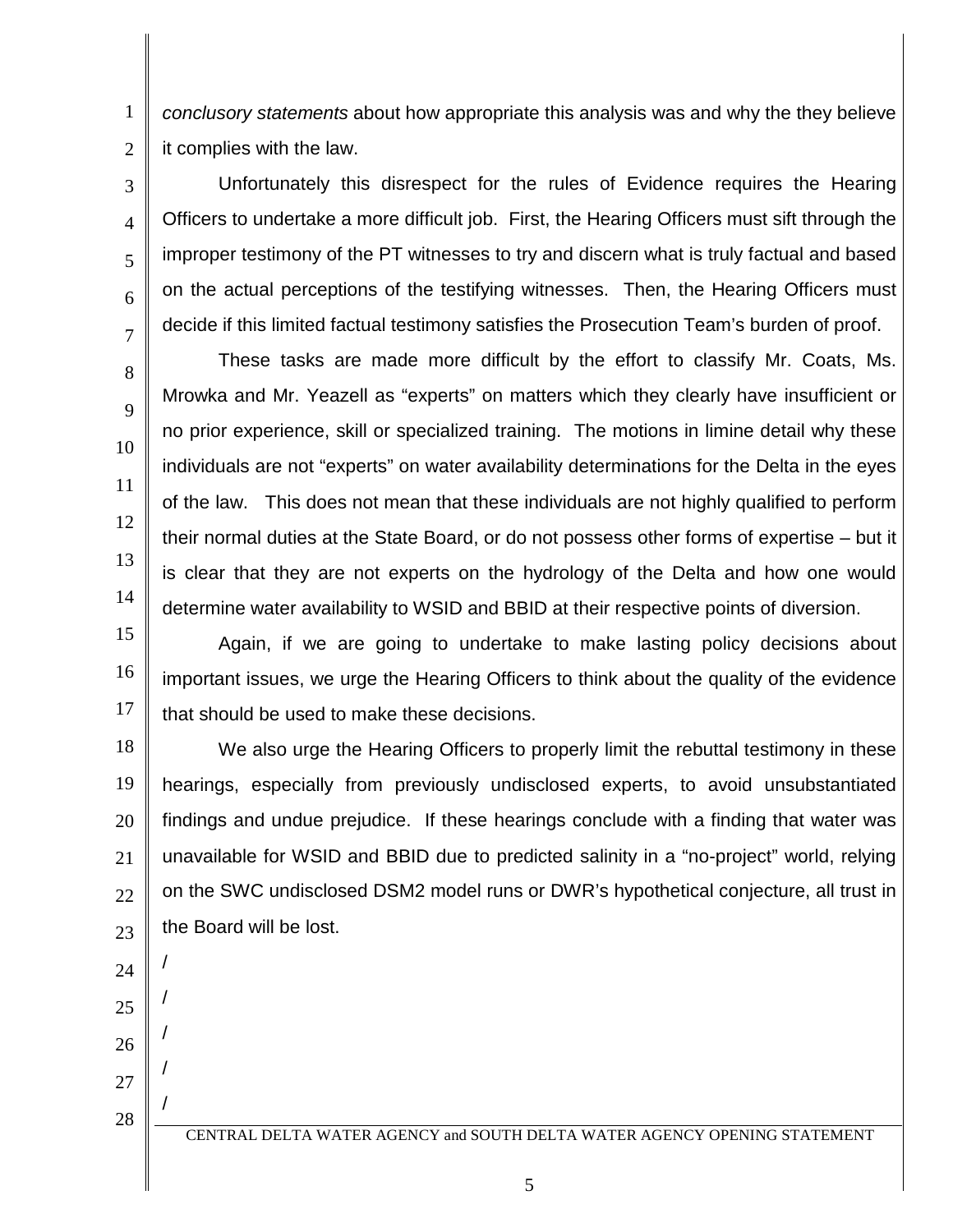**V. The Delta Interests Legal Arguments Represent a Century of Actual History and Water Rights Development that Should Not Be Summarily Dismissed for Convenience.**

The Delta Agencies have consistently and properly made many of the same legal arguments for years. While these arguments, and the laws upon which they are based, may be inconvenient to Export interests, and even to the State Board, they remain valid and provide protections for the Delta which cannot be ignored.

8 9 10 11 12 While the Prosecution Team and Export interests have argued that, in the hypothetical "no-project world," salinity levels in the Delta Channels may have been too saline for irrigation in 2015, **no party** has provided case-in-chief evidence to support this theory. Thus, it cannot form the basis of a finding by the Hearing Officers that water was unavailable for WSID or BBID due to quality.

13 14 15 Further, even assuming this factual case could be made, it is not the end of the inquiry. The various legal doctrines described in the CDWA/SDWA pre-trial briefing provide special protection to Delta diverters which must be analyzed and applied.

The Prosecution Team and Exporters argue that the Delta Protection Act, for example, does not require the Projects to provide salinity control or adequate water supplies for Delta diverters who do not have a sufficient independent water right - which they then circularly argue was insufficient in 2015 due to quality problems.

19 20 21 22 23 24 25 26 One must ask: *How can an otherwise valid Delta water right become invalid due to degradation of the quality of water present in the Delta channel if the Projects have an on-going legal obligation to maintain the quality of the water in that channel?* If the answer is as the Export interests advance - that the water right disappears whenever water quality would degrade under hypothetical "no-project" conditions - then what rationale supports imposing water quality standards on the Projects which require the release of stored water to maintain agricultural salinity standards in the Delta? The answer is of course - none. And there is the rub.

27

/

/

1

2

3

4

5

6

7

16

17

18

28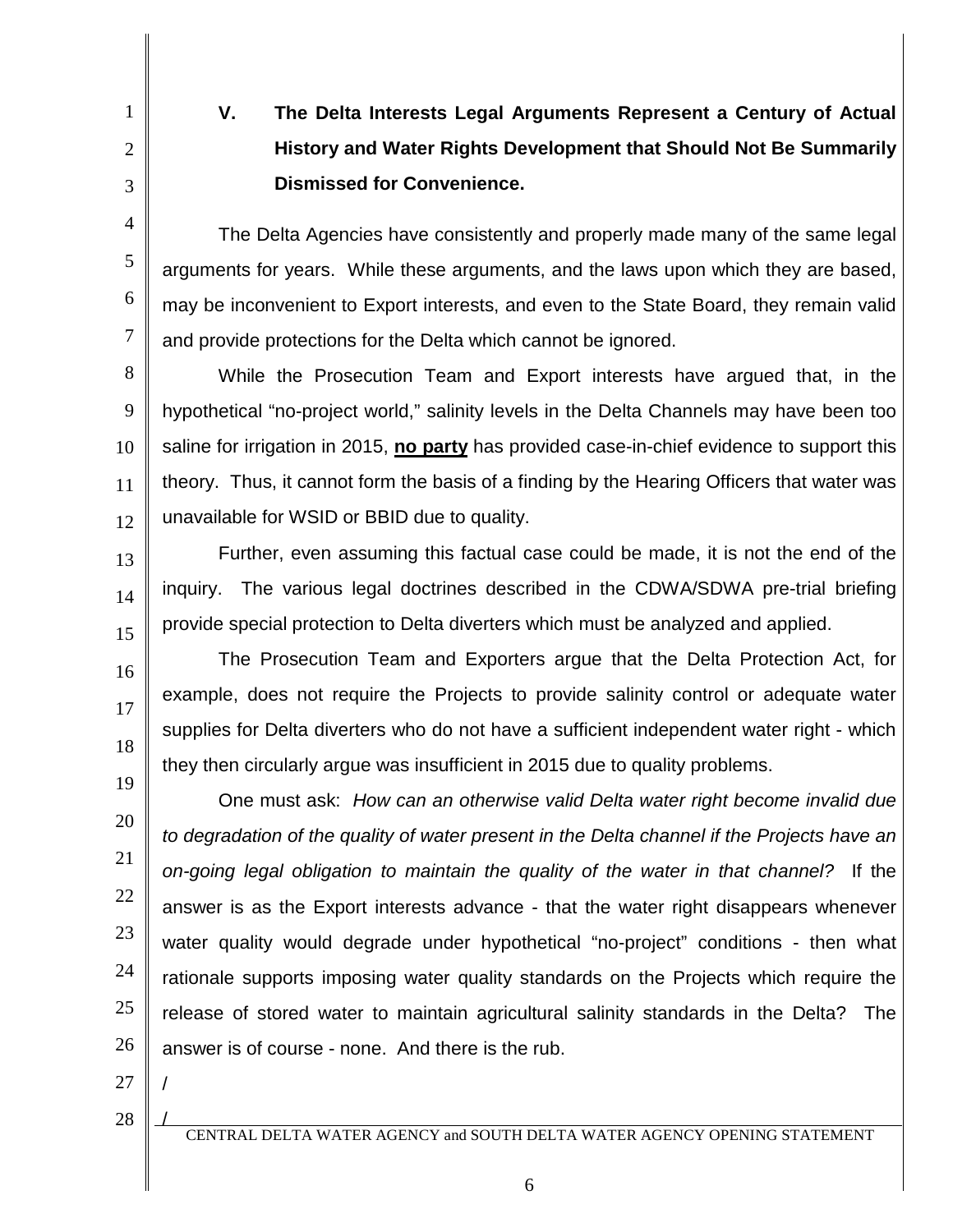1 2 3 4 5 6 7 8 9 10 11 These water quality obligations were imposed on the Projects by the Legislature and the State Board because senior Delta diversion rights do not disappear when the Delta channels get saltier, they are merely impacted to differing degrees in different locations. One of the express purposes of both the SWP and CVP was to reduce this impact. Also, the construction and operation of the Projects further impairs the Delta ecosystem and the Delta diversion rights by depriving the Delta of winter flushing flows that would otherwise make the channels more resistant to saline intrusion in the summer months of drought years. The Projects' obligation to maintain salinity control for the Delta to lessen the impact of saline intrusion in the summer was part of the overall bargain to balance what is otherwise a continual removal of fresh water supplies from the Delta year in and year out.

12 13 14 15 The Export interests obviously want to protect stored water for their own use and do not want to be burdened with the sometimes large obligation to provide Delta salinity control - in short - they want to change the rules by focusing this Board's attention on only those time periods when the Projects provide a benefit to the Delta (late summers of dry years) - ignoring all of the other time periods when the Projects impair the Delta.

16 17 18 19 20 21 22 23 24 This reality will be driven home when the evidence shows that not only did the Division's 2015 Global Spreadsheet method ignore the vast reservoir of water available as a source of supply in Delta Channels (regardless of contemporaneous tributary inflows), the Division's method also delayed curtailing the water rights for the Projects long after the Division's own methodology showed there was no water available for the Projects to divert under their own priorities. This delay caused significant quantities of fresh water to be stored by the Projects that otherwise would have flowed into and stayed in the Delta channels for months - providing available supplies to WSID and BBID and further warding off salinity intrusion.

25

26

27

It is easy for the Exporters and Prosecution Team to argue: "Delta diverters have no right to stored water" - but this oversimplification masks a much more nuanced factual and legal relationship. Delta diverters are not arguing that the Projects must release certain quantities of water earmarked for diversion at specific pumps in the Delta, without

28

CENTRAL DELTA WATER AGENCY and SOUTH DELTA WATER AGENCY OPENING STATEMENT